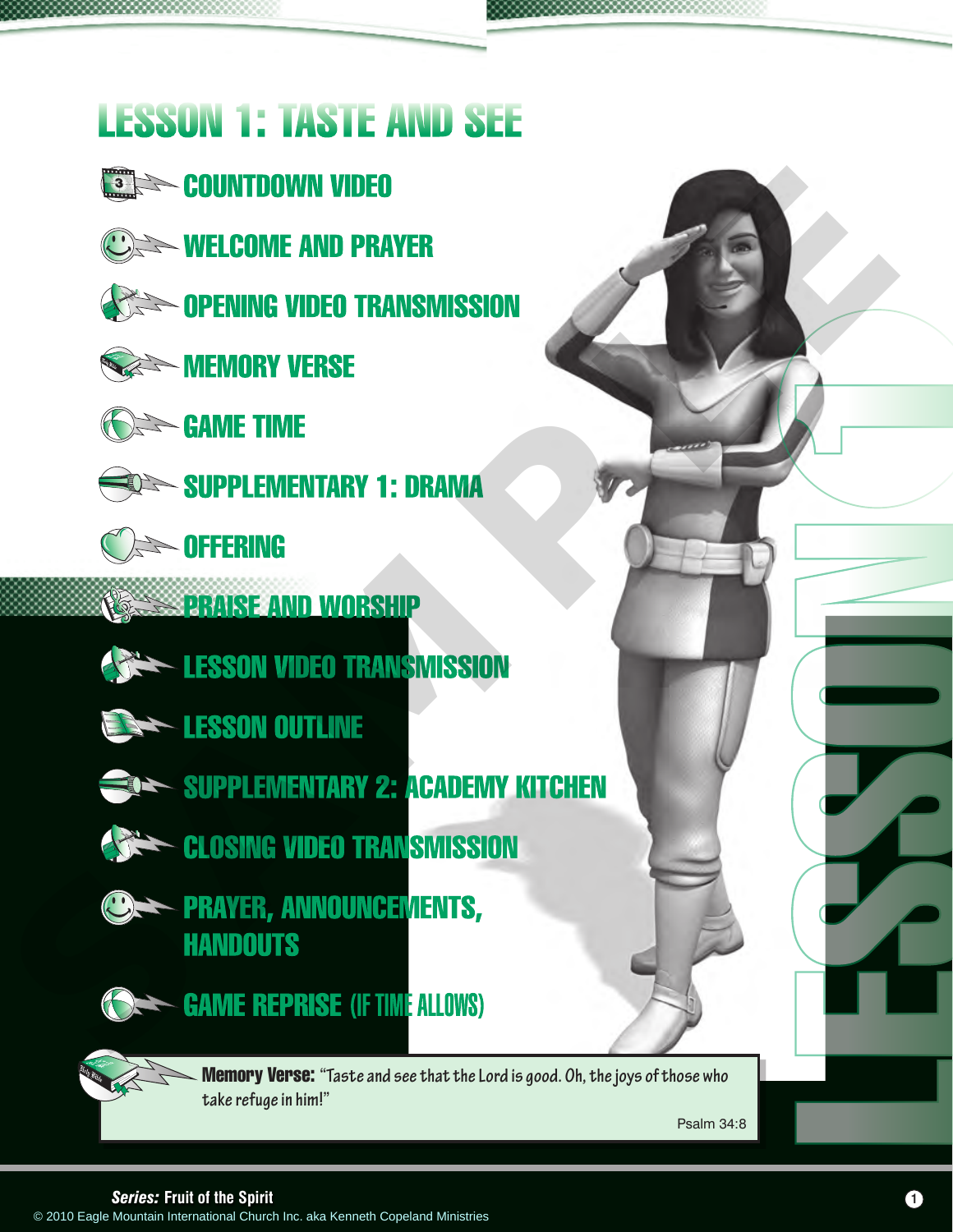



## Prior to Game:

- Place each plate on opposite sides of the table.
- Place 15 cookies on each plate.
- Choose two Cadets to challenge each other in this game, one boy and one girl.

## Game Instructions:

• The Cadets will challenge each other by twisting open the cookie and eating the white filling from the middle of the Oreo Cookie®. The first player to eat the filling from all 15 cookies is the "Whiteout" winner!

## Game Goal:

A fun activity that relates the goodness of God to enjoying a tasty treat!

## Game Option—Sibling Round:

Choose two brothers to compete against two sisters. The first sibling will open the cookie and eat the filling, while the other sibling eats the outer part of the cookie.

## Final Word:

Oreos sure are tasty, but God is even tastier! Think I'm kidding? Check out Psalm 34:8: "Taste and see that the Lord is good. Oh, the joys of those who take refuge in him!"

 $\mathcal{L}_\mathcal{L} = \mathcal{L}_\mathcal{L} = \mathcal{L}_\mathcal{L} = \mathcal{L}_\mathcal{L} = \mathcal{L}_\mathcal{L} = \mathcal{L}_\mathcal{L} = \mathcal{L}_\mathcal{L} = \mathcal{L}_\mathcal{L} = \mathcal{L}_\mathcal{L} = \mathcal{L}_\mathcal{L} = \mathcal{L}_\mathcal{L} = \mathcal{L}_\mathcal{L} = \mathcal{L}_\mathcal{L} = \mathcal{L}_\mathcal{L} = \mathcal{L}_\mathcal{L} = \mathcal{L}_\mathcal{L} = \mathcal{L}_\mathcal{L}$  $\mathcal{L}_\mathcal{L} = \mathcal{L}_\mathcal{L} = \mathcal{L}_\mathcal{L} = \mathcal{L}_\mathcal{L} = \mathcal{L}_\mathcal{L} = \mathcal{L}_\mathcal{L} = \mathcal{L}_\mathcal{L} = \mathcal{L}_\mathcal{L} = \mathcal{L}_\mathcal{L} = \mathcal{L}_\mathcal{L} = \mathcal{L}_\mathcal{L} = \mathcal{L}_\mathcal{L} = \mathcal{L}_\mathcal{L} = \mathcal{L}_\mathcal{L} = \mathcal{L}_\mathcal{L} = \mathcal{L}_\mathcal{L} = \mathcal{L}_\mathcal{L}$ \_\_\_\_\_\_\_\_\_\_\_\_\_\_\_\_\_\_\_\_\_\_\_\_\_\_\_\_\_\_\_\_\_\_\_\_\_\_\_\_\_\_\_\_\_\_\_\_\_\_\_\_\_\_\_\_\_\_\_\_\_\_\_\_\_\_\_\_\_\_\_\_\_\_\_\_\_\_\_\_\_\_\_\_\_\_\_\_\_\_\_\_\_\_\_\_  $\mathcal{L}_\mathcal{L} = \mathcal{L}_\mathcal{L} = \mathcal{L}_\mathcal{L} = \mathcal{L}_\mathcal{L} = \mathcal{L}_\mathcal{L} = \mathcal{L}_\mathcal{L} = \mathcal{L}_\mathcal{L} = \mathcal{L}_\mathcal{L} = \mathcal{L}_\mathcal{L} = \mathcal{L}_\mathcal{L} = \mathcal{L}_\mathcal{L} = \mathcal{L}_\mathcal{L} = \mathcal{L}_\mathcal{L} = \mathcal{L}_\mathcal{L} = \mathcal{L}_\mathcal{L} = \mathcal{L}_\mathcal{L} = \mathcal{L}_\mathcal{L}$  $\mathcal{L}_\text{max} = \mathcal{L}_\text{max} = \mathcal{L}_\text{max} = \mathcal{L}_\text{max} = \mathcal{L}_\text{max} = \mathcal{L}_\text{max} = \mathcal{L}_\text{max} = \mathcal{L}_\text{max} = \mathcal{L}_\text{max} = \mathcal{L}_\text{max} = \mathcal{L}_\text{max} = \mathcal{L}_\text{max} = \mathcal{L}_\text{max} = \mathcal{L}_\text{max} = \mathcal{L}_\text{max} = \mathcal{L}_\text{max} = \mathcal{L}_\text{max} = \mathcal{L}_\text{max} = \mathcal{$ 

Notes: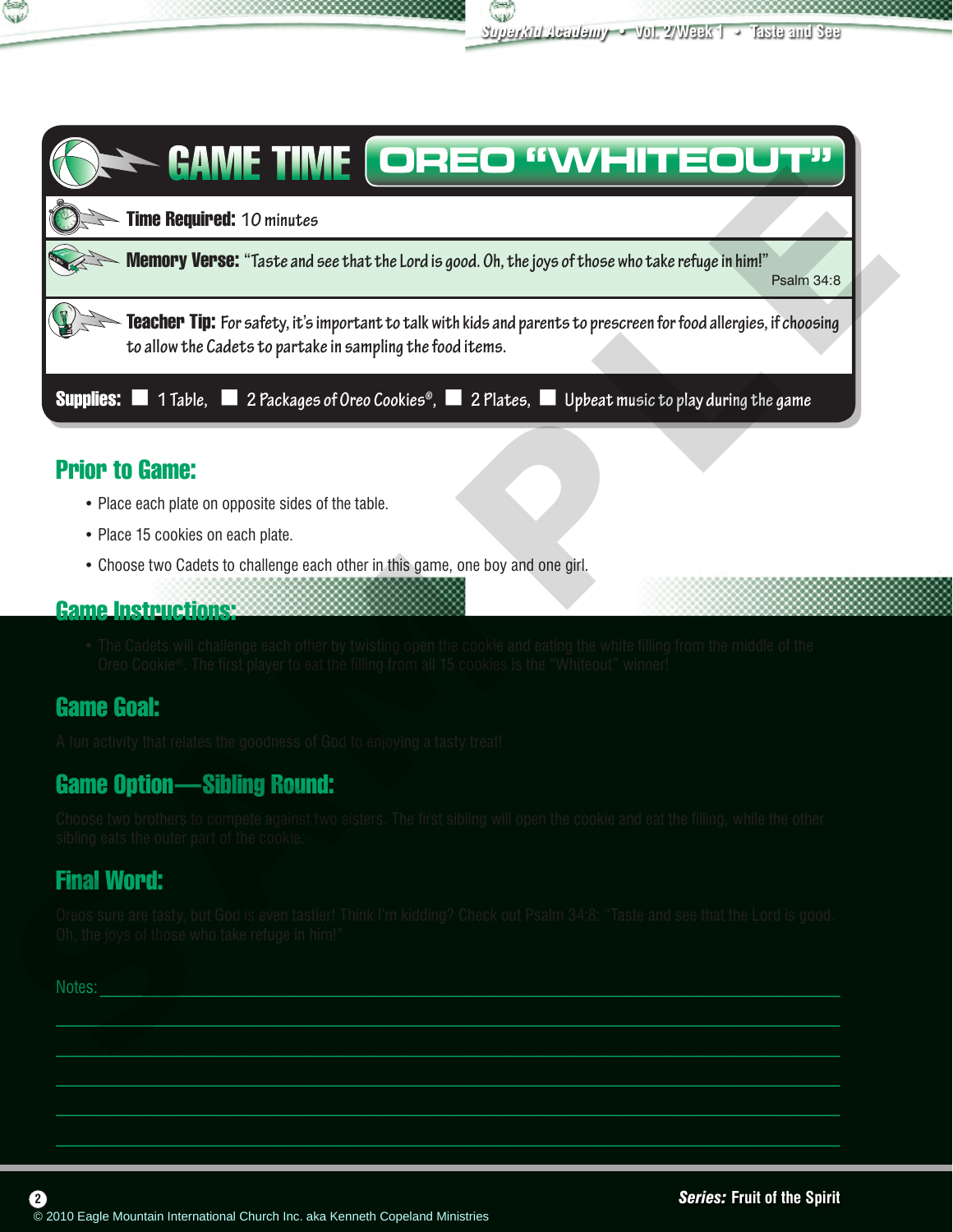| <b>Characters:</b> |                                                                                                                                                                                                                                                                                |
|--------------------|--------------------------------------------------------------------------------------------------------------------------------------------------------------------------------------------------------------------------------------------------------------------------------|
|                    | Nennerd Nil: News reporter                                                                                                                                                                                                                                                     |
|                    | Gustaf: German boy who enjoys polkas<br>Gwen: German girl who enjoys polkas                                                                                                                                                                                                    |
|                    |                                                                                                                                                                                                                                                                                |
| <b>Costumes:</b>   | News reporter: Professional wear                                                                                                                                                                                                                                               |
|                    | Gustaf/Gwen: Polka outfits                                                                                                                                                                                                                                                     |
|                    | Options for polka outfits:                                                                                                                                                                                                                                                     |
|                    | Gustaf: knee-length shorts pulled up high with suspenders, a white-collared shirt, white knee socks, dress<br>shoes and a hat with a feather                                                                                                                                   |
|                    | Gwen: colorful, "twirly" dress with a large sash, knee socks and dress shoes                                                                                                                                                                                                   |
|                    |                                                                                                                                                                                                                                                                                |
|                    | Teacher Tip: Options for skit presentation:                                                                                                                                                                                                                                    |
|                    | 1. Allow the reporter to use a clipboard with a script printout for easy reference of his/her lines.<br>Highlighting key words of the script will provide reference points for an easier read and flow to the story.                                                           |
|                    | 2. This skit can be prerecorded and shown on TV during service, like a "real" news report.                                                                                                                                                                                     |
|                    |                                                                                                                                                                                                                                                                                |
|                    | <b>Teen Tip:</b> Reviewing the script prior to service and involving teen helpers is a great way to keep the Cadets<br>involved and attentive.                                                                                                                                 |
|                    |                                                                                                                                                                                                                                                                                |
|                    | <b>Supplies:</b> $\blacksquare$ 1 Clipboard with a script for the reporter, $\blacksquare$ 1 Microphone, $\blacksquare$ 1 Small, round table, $\blacksquare$ 2 Chairs,<br>2 Coffee cups, 2 Plates, 2 Pocket change, 1 Christmas ornament, 1 New, large tote bag containing the |
|                    | following items: $\blacksquare$ Toilet scrubber, $\blacksquare$ Dollar bills, $\blacksquare$ Coat and tie, $\blacksquare$ Large calendar with a red "X" through Monday                                                                                                         |
|                    |                                                                                                                                                                                                                                                                                |
| Notes:             |                                                                                                                                                                                                                                                                                |
|                    |                                                                                                                                                                                                                                                                                |
|                    |                                                                                                                                                                                                                                                                                |
|                    |                                                                                                                                                                                                                                                                                |
|                    |                                                                                                                                                                                                                                                                                |
|                    |                                                                                                                                                                                                                                                                                |

**Series: Fruit of the Spirit**<br>
© 2010 Eagle Mountain International Church Inc. aka Kenneth Copeland Ministries<br> **3** 

E

ACADEM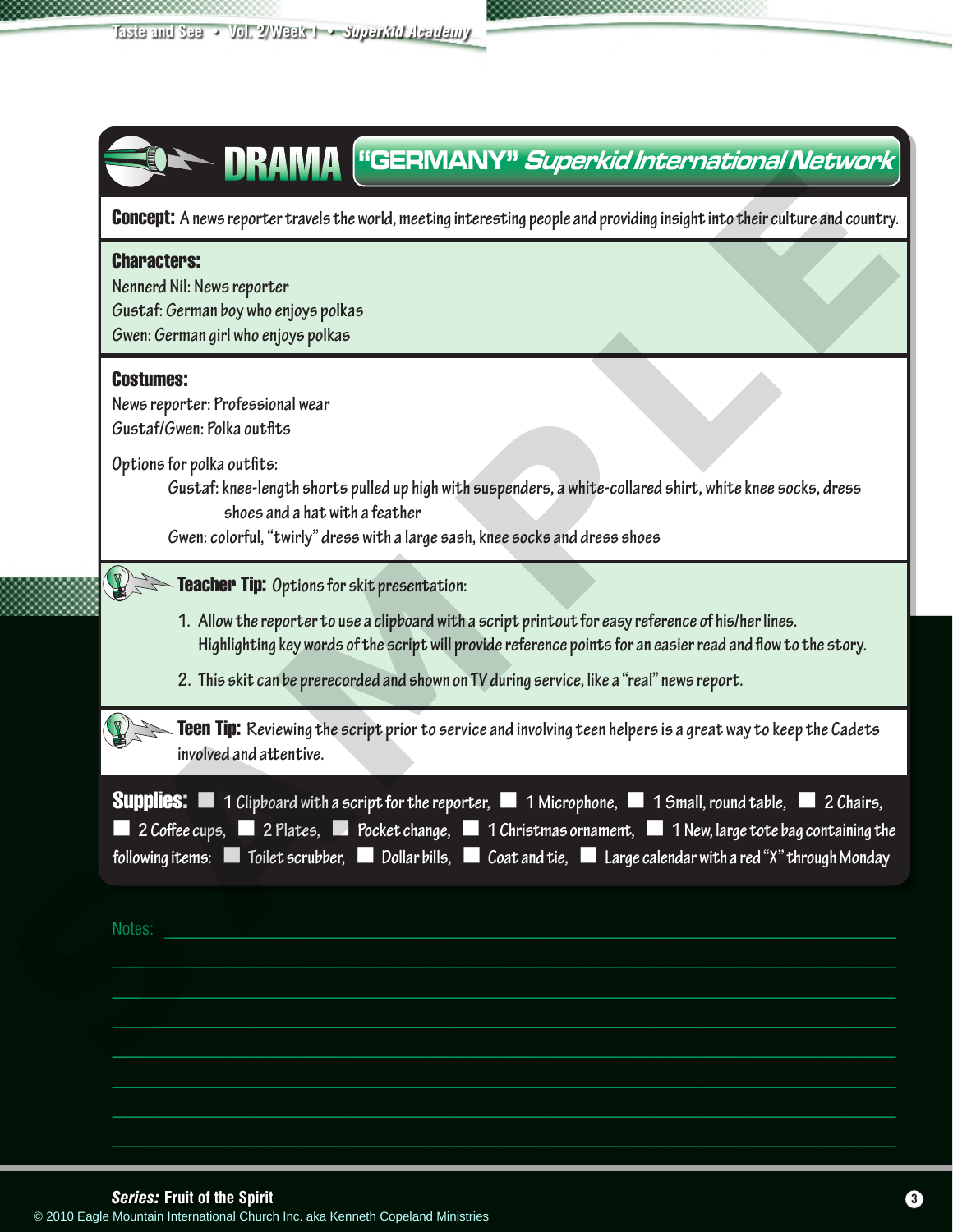

 (Begin with the Reporter standing center stage, holding the microphone; Gustaf and Gwen are dancing a polka nearby.)

#### **REPORTER - NENNERD NIL:**

Welcome to the Superkid International Network. The station that brings the latest news on international people and places. I'm Nennerd Nil, on assignment in Germany, located at the annual 'Proud Polka Dancers of Germany' contest.

> This year's winners are Gustaf *(goo-stoff)* and Gwen Hisel *(high-sul)*. Welcome and congratulations!

> > (Gustaf bows and Gwen curtsies.)

#### **GUSTAF AND GWEN:**

Goo-ten-talk!

*(Gustaf bows and Gwen curtsies again, and they stand by with smiles on their faces.)*

#### **REPORTER - NENNERD NIL:**

Thank you for joining us today! First a few facts about Germany: There are 82 million people living in Germany and the capital of Germany is Berlin. Because of the building increase, much of Germany looks a lot brighter and cleaner than in the past. This, combined with the impressive culture, makes for a good visit. Germany is located in northwestern Europe between France and Poland, and officially became a nation in 1871 under the leadership of Otto von Bismarck. Webcome is the Sampabilite - Register of the Mountain International Church International Church International Church International Church International Church International Church International Church International Church

Now back to our special guests, Gustaf and Gwen, who are excited to share in our news report today, on the "Top 10 Tips for Visiting Germany."

> Since they only speak German, Gustaf and Gwen will be acting out the information while we translate.

#### **1st ACTING TIP:**

Gustaf starts power-walking in place, then Gwen grabs his hands and they begin to polka around.

#### **REPORTER TRANSLATES:**

It's easy to travel around Germany by subway or bus. Of course, Gustaf and Gwen recommend enjoying a good polka dance through town!

#### **2nd ACTING TIP:**

Gustaf and Gwen also recommend learning a few basic words in German.

**GUSTAF:** (bows) Goo-ten-talk!

#### **REPORTER TRANSLATES:**

That means, "Good day."

**GWEN:** (curtsies) Danka!

#### **REPORTER TRANSLATES:** That means, "Thank You."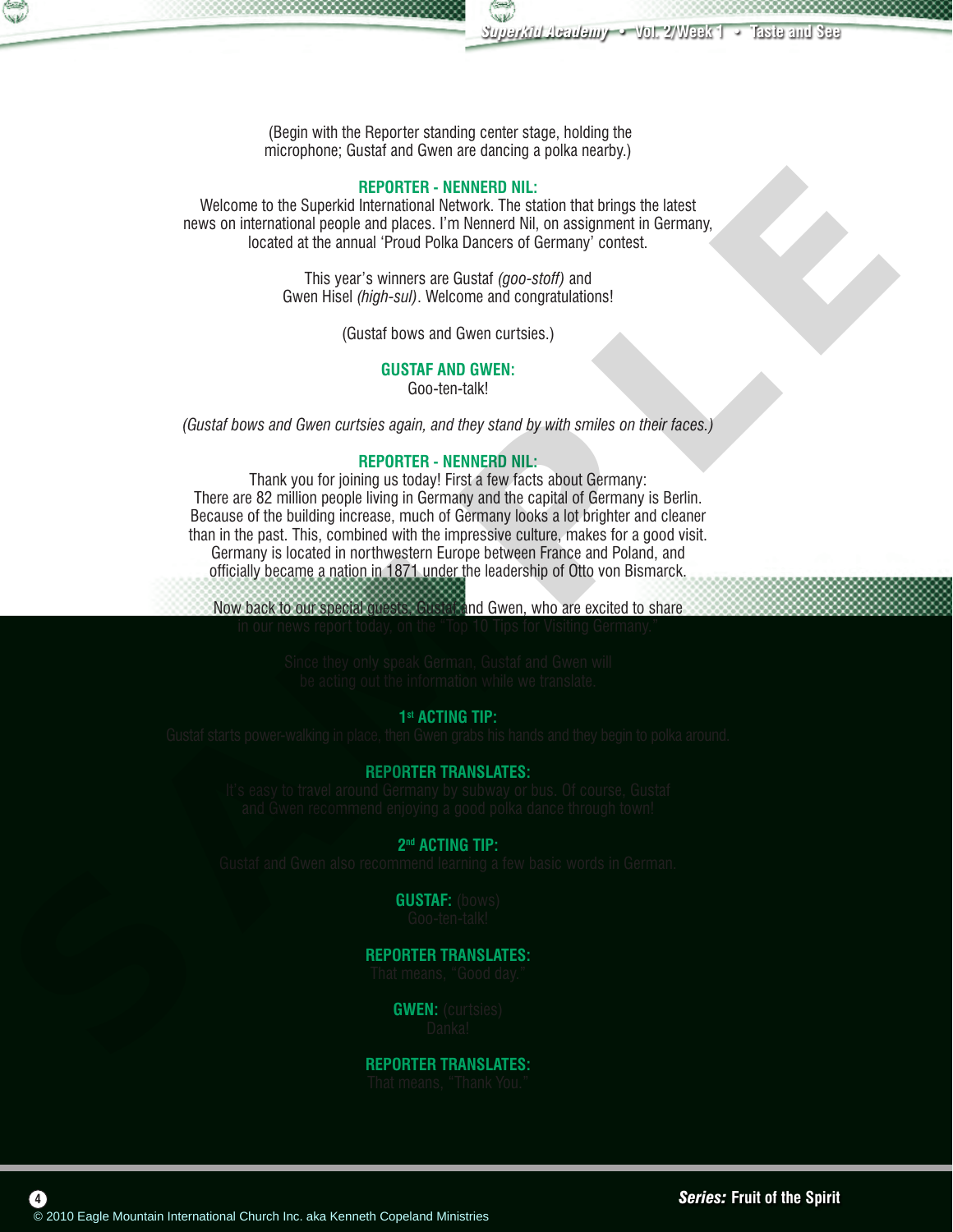#### **3rd ACTING TIP:**

Gwen pulls a toilet scrubber from the tote bag and pretends to scrub while Gustaf takes change out of his pocket and gives it to Gwen. Gustaf bows and Gwen curtsies.

#### **REPORTER TRANSLATES:**

Keep small change handy. You'll have to pay to use the public restrooms,which are cleaned after every use.

#### **4th ACTING TIP:**

Gustaf pulls a Christmas ornament from the tote bag and gives it to Gwen, who curtsies while he bows.

#### **REPORTER TRANSLATES:**

In December, there are Christmas markets where handmade ornaments and fresh apple cider can be purchased. Be sure to visit Rothenburg (rotten-burg), to experience the largest Christmas store in the world, called Kathe Wohlfahrt (Katë Vol-fert). Count of experiment the main and the same of the same of the same of the same of the same of the same of the same of the same of the same of the same of the same of the same of the same of the same of the same of the same

#### **5th ACTING TIP:**

Gwen pulls a coat and tie from the tote bag for Gustaf to wear.

#### **REPORTER TRANSLATES:**

Gustaf and Gwen suggest wearing a coat and tie to fancy restaurants. Most restaurants require men to wear a coat and tie in order to dine inside.

#### **6th ACTING TIP:**

Gwen motions to Gustaf to sit at the table, and she pretends to serve him coffee.

#### **REPORTER TRANSLATES:**

In Germany, people take two to three hours to eat their meals and drink coffee. So slow down and enjoy your meals.

#### **7th ACTING TIP:**

 Gustaf and Gwen begin eating strudel. After a few bites, Gustaf snaps his fingers in the air, looking around for a waiter.

#### **REPORTER TRANSLATES:**

Gustaf and Gwen enjoy a late-afternoon strudel snack, and the strudel is delicious!

#### **8th ACTING TIP:**

After a few more bites of strudel, Gustaf snaps his fingers in the air, looking around again for a waiter.

#### **REPORTER TRANSLATES:**

While dining at a restaurant, you may have to ask for the check more than once; waiters do not want to rush anyone.

#### **9th ACTING TIP:**

Gwen pulls a poster-sized calendar from the tote bag with a big red "X" marked through Monday and Gustaf points to it.

#### **REPORTER TRANSLATES:**

There are many museums to visit in Germany, but not on Mondays because they're closed.

*Series:* **Fruit of the Spirit 5**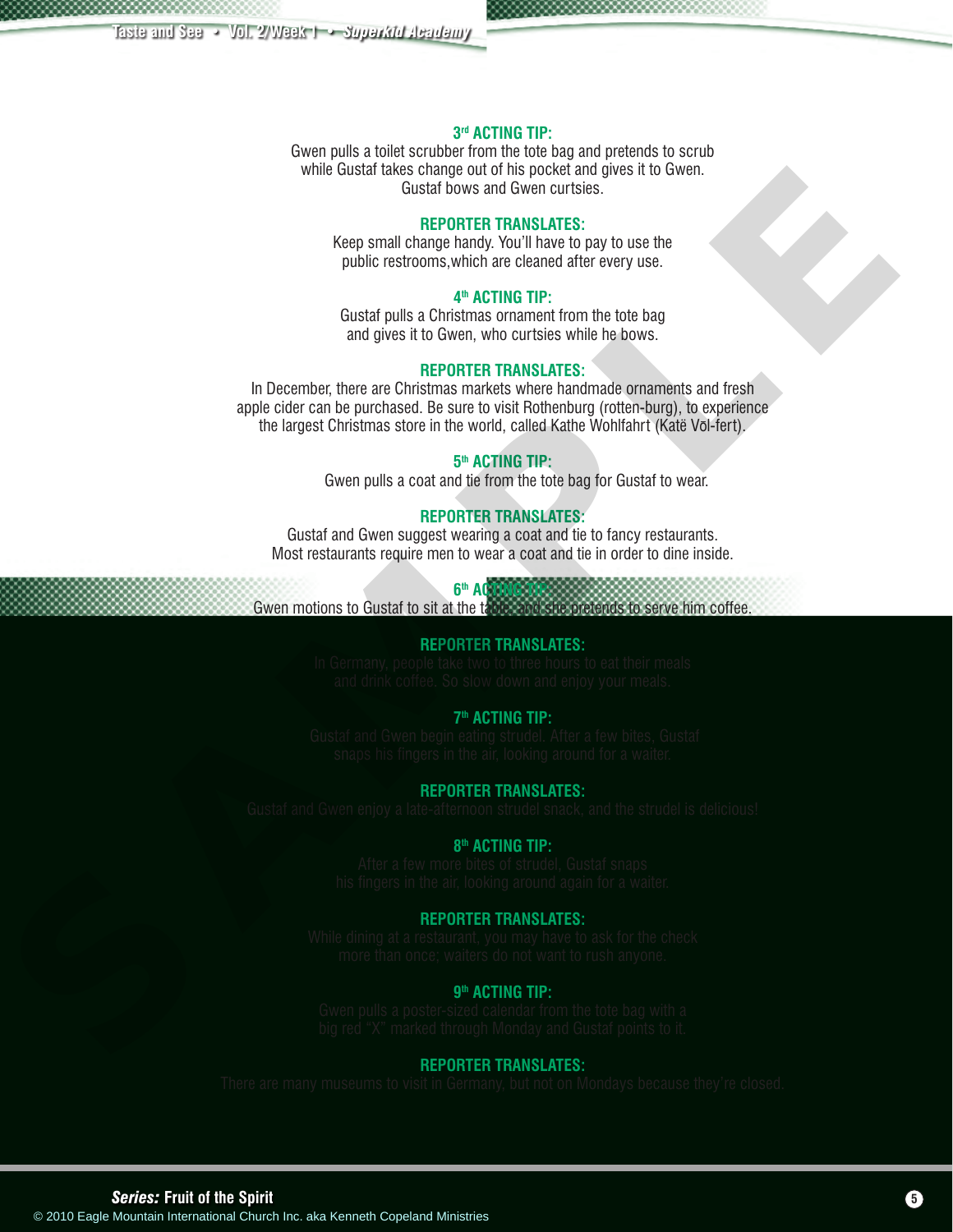

#### **10th ACTING TIP:**

Gustaf pulls a few dollar bills from the tote bag and hands them to Gwen; she curtsies while he bows.

#### **REPORTER TRANSLATES:**

Money in Germany is called the "euro" and the euro is used in most European countries.

Well, that was a great experience! It has been an honor to meet you, Gustaf and Gwen. Thank you for taking time to share about Germany and congratulations on winning the annual polka contest! Maybe someday you can teach us to polka.

*(Gustaf bows, Gwen curtsies and they polka off stage.)*

Although money is tight in Germany, God is free to move. Germans are allowed to worship freely and go to the church of their choice. The German people are very hungry for more of God in their lives and churches. Let's continue to pray that as Germans young and old taste God's goodness they will be challenged to share the good news of Jesus with their neighbors. This is reporter Nennerd Nil signing off, and reminding Superkids around the world that, "God is extraordinary and so are YOU!"

(Reporter exits)

Notes: \_\_\_\_\_\_\_\_\_\_\_\_\_\_\_\_\_\_\_\_\_\_\_\_\_\_\_\_\_\_\_\_\_\_\_\_\_\_\_\_\_\_\_\_\_\_\_\_\_\_\_\_\_\_\_\_\_\_\_\_\_\_\_\_\_\_\_\_\_\_\_\_\_\_\_\_\_\_\_\_\_\_\_\_\_\_\_\_\_\_  $\mathcal{L}_\mathcal{L} = \mathcal{L}_\mathcal{L} = \mathcal{L}_\mathcal{L} = \mathcal{L}_\mathcal{L} = \mathcal{L}_\mathcal{L} = \mathcal{L}_\mathcal{L} = \mathcal{L}_\mathcal{L} = \mathcal{L}_\mathcal{L} = \mathcal{L}_\mathcal{L} = \mathcal{L}_\mathcal{L} = \mathcal{L}_\mathcal{L} = \mathcal{L}_\mathcal{L} = \mathcal{L}_\mathcal{L} = \mathcal{L}_\mathcal{L} = \mathcal{L}_\mathcal{L} = \mathcal{L}_\mathcal{L} = \mathcal{L}_\mathcal{L}$  $\mathcal{L}_\mathcal{L} = \mathcal{L}_\mathcal{L} = \mathcal{L}_\mathcal{L} = \mathcal{L}_\mathcal{L} = \mathcal{L}_\mathcal{L} = \mathcal{L}_\mathcal{L} = \mathcal{L}_\mathcal{L} = \mathcal{L}_\mathcal{L} = \mathcal{L}_\mathcal{L} = \mathcal{L}_\mathcal{L} = \mathcal{L}_\mathcal{L} = \mathcal{L}_\mathcal{L} = \mathcal{L}_\mathcal{L} = \mathcal{L}_\mathcal{L} = \mathcal{L}_\mathcal{L} = \mathcal{L}_\mathcal{L} = \mathcal{L}_\mathcal{L}$  $\mathcal{L}_\mathcal{L} = \mathcal{L}_\mathcal{L} = \mathcal{L}_\mathcal{L} = \mathcal{L}_\mathcal{L} = \mathcal{L}_\mathcal{L} = \mathcal{L}_\mathcal{L} = \mathcal{L}_\mathcal{L} = \mathcal{L}_\mathcal{L} = \mathcal{L}_\mathcal{L} = \mathcal{L}_\mathcal{L} = \mathcal{L}_\mathcal{L} = \mathcal{L}_\mathcal{L} = \mathcal{L}_\mathcal{L} = \mathcal{L}_\mathcal{L} = \mathcal{L}_\mathcal{L} = \mathcal{L}_\mathcal{L} = \mathcal{L}_\mathcal{L}$ \_\_\_\_\_\_\_\_\_\_\_\_\_\_\_\_\_\_\_\_\_\_\_\_\_\_\_\_\_\_\_\_\_\_\_\_\_\_\_\_\_\_\_\_\_\_\_\_\_\_\_\_\_\_\_\_\_\_\_\_\_\_\_\_\_\_\_\_\_\_\_\_\_\_\_\_\_\_\_\_\_\_\_\_\_\_\_\_\_\_\_\_\_\_  $\_$  $\Box$  $\mathcal{L}_\mathcal{L} = \mathcal{L}_\mathcal{L} = \mathcal{L}_\mathcal{L} = \mathcal{L}_\mathcal{L} = \mathcal{L}_\mathcal{L} = \mathcal{L}_\mathcal{L} = \mathcal{L}_\mathcal{L} = \mathcal{L}_\mathcal{L} = \mathcal{L}_\mathcal{L} = \mathcal{L}_\mathcal{L} = \mathcal{L}_\mathcal{L} = \mathcal{L}_\mathcal{L} = \mathcal{L}_\mathcal{L} = \mathcal{L}_\mathcal{L} = \mathcal{L}_\mathcal{L} = \mathcal{L}_\mathcal{L} = \mathcal{L}_\mathcal{L}$  $\mathcal{L}_\mathcal{L} = \mathcal{L}_\mathcal{L} = \mathcal{L}_\mathcal{L} = \mathcal{L}_\mathcal{L} = \mathcal{L}_\mathcal{L} = \mathcal{L}_\mathcal{L} = \mathcal{L}_\mathcal{L} = \mathcal{L}_\mathcal{L} = \mathcal{L}_\mathcal{L} = \mathcal{L}_\mathcal{L} = \mathcal{L}_\mathcal{L} = \mathcal{L}_\mathcal{L} = \mathcal{L}_\mathcal{L} = \mathcal{L}_\mathcal{L} = \mathcal{L}_\mathcal{L} = \mathcal{L}_\mathcal{L} = \mathcal{L}_\mathcal{L}$  $\mathcal{L}_\mathcal{L} = \mathcal{L}_\mathcal{L} = \mathcal{L}_\mathcal{L} = \mathcal{L}_\mathcal{L} = \mathcal{L}_\mathcal{L} = \mathcal{L}_\mathcal{L} = \mathcal{L}_\mathcal{L} = \mathcal{L}_\mathcal{L} = \mathcal{L}_\mathcal{L} = \mathcal{L}_\mathcal{L} = \mathcal{L}_\mathcal{L} = \mathcal{L}_\mathcal{L} = \mathcal{L}_\mathcal{L} = \mathcal{L}_\mathcal{L} = \mathcal{L}_\mathcal{L} = \mathcal{L}_\mathcal{L} = \mathcal{L}_\mathcal{L}$  $\mathcal{L}_\mathcal{L} = \mathcal{L}_\mathcal{L} = \mathcal{L}_\mathcal{L} = \mathcal{L}_\mathcal{L} = \mathcal{L}_\mathcal{L} = \mathcal{L}_\mathcal{L} = \mathcal{L}_\mathcal{L} = \mathcal{L}_\mathcal{L} = \mathcal{L}_\mathcal{L} = \mathcal{L}_\mathcal{L} = \mathcal{L}_\mathcal{L} = \mathcal{L}_\mathcal{L} = \mathcal{L}_\mathcal{L} = \mathcal{L}_\mathcal{L} = \mathcal{L}_\mathcal{L} = \mathcal{L}_\mathcal{L} = \mathcal{L}_\mathcal{L}$  $\mathcal{L} = \{ \mathcal{L} \mid \mathcal{L} \in \mathcal{L} \}$  $\mathcal{L}=\mathcal{L}=\mathcal{L}=\mathcal{L}=\mathcal{L}=\mathcal{L}=\mathcal{L}=\mathcal{L}=\mathcal{L}=\mathcal{L}=\mathcal{L}=\mathcal{L}=\mathcal{L}=\mathcal{L}=\mathcal{L}=\mathcal{L}=\mathcal{L}=\mathcal{L}=\mathcal{L}=\mathcal{L}=\mathcal{L}=\mathcal{L}=\mathcal{L}=\mathcal{L}=\mathcal{L}=\mathcal{L}=\mathcal{L}=\mathcal{L}=\mathcal{L}=\mathcal{L}=\mathcal{L}=\mathcal{L}=\mathcal{L}=\mathcal{L}=\mathcal{L}=\mathcal{L}=\mathcal{$  $\mathcal{L}_\mathcal{L} = \mathcal{L}_\mathcal{L} = \mathcal{L}_\mathcal{L} = \mathcal{L}_\mathcal{L} = \mathcal{L}_\mathcal{L} = \mathcal{L}_\mathcal{L} = \mathcal{L}_\mathcal{L} = \mathcal{L}_\mathcal{L} = \mathcal{L}_\mathcal{L} = \mathcal{L}_\mathcal{L} = \mathcal{L}_\mathcal{L} = \mathcal{L}_\mathcal{L} = \mathcal{L}_\mathcal{L} = \mathcal{L}_\mathcal{L} = \mathcal{L}_\mathcal{L} = \mathcal{L}_\mathcal{L} = \mathcal{L}_\mathcal{L}$  $\mathcal{L} = \{ \mathcal{L} = \{ \mathcal{L} \} \cup \{ \mathcal{L} = \{ \mathcal{L} \} \cup \{ \mathcal{L} = \{ \mathcal{L} \} \cup \{ \mathcal{L} = \{ \mathcal{L} \} \cup \{ \mathcal{L} = \{ \mathcal{L} \} \cup \{ \mathcal{L} = \{ \mathcal{L} \} \cup \{ \mathcal{L} = \{ \mathcal{L} \} \cup \{ \mathcal{L} = \{ \mathcal{L} \} \cup \{ \mathcal{L} = \{ \mathcal{L} \} \cup \{ \mathcal{L} = \{ \mathcal{L} \} \cup \{ \$  $\_$  $\mathcal{L}_\mathcal{L} = \mathcal{L}_\mathcal{L} = \mathcal{L}_\mathcal{L} = \mathcal{L}_\mathcal{L} = \mathcal{L}_\mathcal{L} = \mathcal{L}_\mathcal{L} = \mathcal{L}_\mathcal{L} = \mathcal{L}_\mathcal{L} = \mathcal{L}_\mathcal{L} = \mathcal{L}_\mathcal{L} = \mathcal{L}_\mathcal{L} = \mathcal{L}_\mathcal{L} = \mathcal{L}_\mathcal{L} = \mathcal{L}_\mathcal{L} = \mathcal{L}_\mathcal{L} = \mathcal{L}_\mathcal{L} = \mathcal{L}_\mathcal{L}$  $\mathcal{L}_\mathcal{L} = \mathcal{L}_\mathcal{L} = \mathcal{L}_\mathcal{L} = \mathcal{L}_\mathcal{L} = \mathcal{L}_\mathcal{L} = \mathcal{L}_\mathcal{L} = \mathcal{L}_\mathcal{L} = \mathcal{L}_\mathcal{L} = \mathcal{L}_\mathcal{L} = \mathcal{L}_\mathcal{L} = \mathcal{L}_\mathcal{L} = \mathcal{L}_\mathcal{L} = \mathcal{L}_\mathcal{L} = \mathcal{L}_\mathcal{L} = \mathcal{L}_\mathcal{L} = \mathcal{L}_\mathcal{L} = \mathcal{L}_\mathcal{L}$  $\mathcal{L}_\mathcal{L} = \mathcal{L}_\mathcal{L} = \mathcal{L}_\mathcal{L} = \mathcal{L}_\mathcal{L} = \mathcal{L}_\mathcal{L} = \mathcal{L}_\mathcal{L} = \mathcal{L}_\mathcal{L} = \mathcal{L}_\mathcal{L} = \mathcal{L}_\mathcal{L} = \mathcal{L}_\mathcal{L} = \mathcal{L}_\mathcal{L} = \mathcal{L}_\mathcal{L} = \mathcal{L}_\mathcal{L} = \mathcal{L}_\mathcal{L} = \mathcal{L}_\mathcal{L} = \mathcal{L}_\mathcal{L} = \mathcal{L}_\mathcal{L}$ We are the most start into the most start international Church International Church International Church International Church International Church International Church International Church International Church Internationa

 $\mathcal{L}_\text{max} = \mathcal{L}_\text{max} = \mathcal{L}_\text{max} = \mathcal{L}_\text{max} = \mathcal{L}_\text{max} = \mathcal{L}_\text{max} = \mathcal{L}_\text{max} = \mathcal{L}_\text{max} = \mathcal{L}_\text{max} = \mathcal{L}_\text{max} = \mathcal{L}_\text{max} = \mathcal{L}_\text{max} = \mathcal{L}_\text{max} = \mathcal{L}_\text{max} = \mathcal{L}_\text{max} = \mathcal{L}_\text{max} = \mathcal{L}_\text{max} = \mathcal{L}_\text{max} = \mathcal{$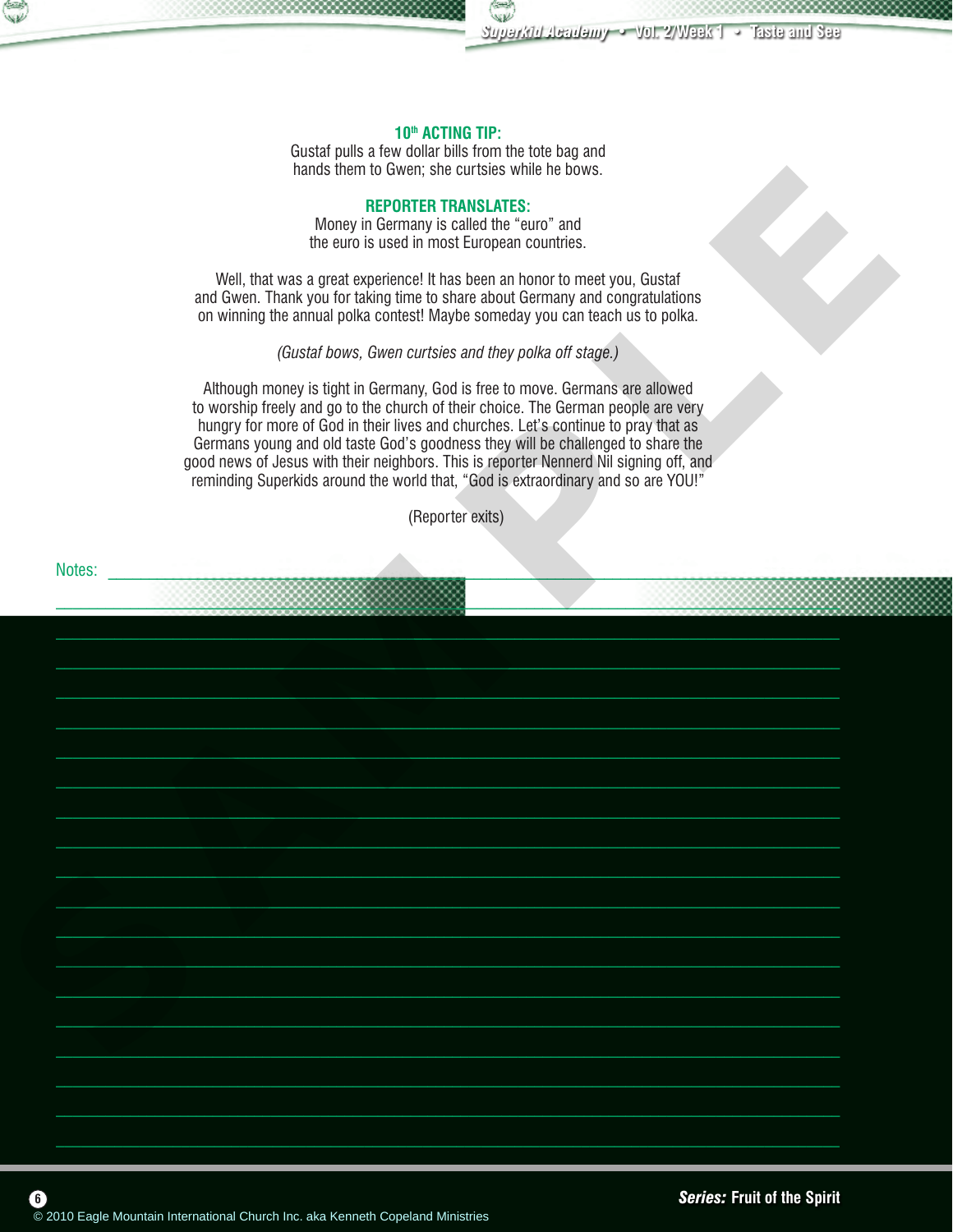## **GOD'S PARTNER** OFFERING

Time Required: **10 minutes <sup>60</sup> <sup>5</sup>**

Offering Scripture: **"[I thank my God] for your fellowship (your sympathetic cooperation and contributions and partnership) in advancing the good news…."** *Philippians 1:5 AMP* Philippians 1:5 AMP

**Supplies:**  $\blacksquare$  1 Set of Lego® or building blocks,  $\blacksquare$  1 Table

## Prior to Offering:

- Display the building blocks or Legos<sup>®</sup> on the table.
- Choose three volunteers to assist with the demonstration.
- Cadets will work together, as a team, to build a tower with the blocks.

## Offering Instructions:

- Hello, Superkids!
- Today we have three Cadets who'll be assisting with this demonstration. Our three Cadets will be working together to build a tower using the building blocks on the table.
- As the Cadets are building the tower, let's read the Offering Scripture from Philippians 1:5 AMP. It says, "[I thank my God] for your fellowship (your sympathetic cooperation and contributions and partnership) in advancing the good news...."
- Just like the three Superkids are working together, partnering with one another to build this tower, Paul needed partners to help him share the good news. Paul's partners believed in the power of spreading God's Word around the world and gave offerings to support Paul's mission.
- Let's check in on the tower-building team. It's amazing what can be accomplished when people work together!
- Did you know the Lord still needs partners just like He did back when Paul was alive? That's right, and we can be those partners. You may be thinking, "How can I partner with God, I'm just a kid." When we bring our offerings to God, we are partnering with Him, and allowing the good news of Jesus to be shared around the world. Control of the state and the state of the state and the state of the state and the state and the state and the state and the state and the state and the state and the state and the state and the state and the state and th

 $\mathcal{L}=\mathcal{L}=\mathcal{L}=\mathcal{L}=\mathcal{L}=\mathcal{L}=\mathcal{L}=\mathcal{L}=\mathcal{L}=\mathcal{L}=\mathcal{L}=\mathcal{L}=\mathcal{L}=\mathcal{L}=\mathcal{L}=\mathcal{L}=\mathcal{L}=\mathcal{L}=\mathcal{L}=\mathcal{L}=\mathcal{L}=\mathcal{L}=\mathcal{L}=\mathcal{L}=\mathcal{L}=\mathcal{L}=\mathcal{L}=\mathcal{L}=\mathcal{L}=\mathcal{L}=\mathcal{L}=\mathcal{L}=\mathcal{L}=\mathcal{L}=\mathcal{L}=\mathcal{L}=\mathcal{$  $\mathcal{L}=\mathcal{L}=\mathcal{L}=\mathcal{L}=\mathcal{L}=\mathcal{L}=\mathcal{L}=\mathcal{L}=\mathcal{L}=\mathcal{L}=\mathcal{L}=\mathcal{L}=\mathcal{L}=\mathcal{L}=\mathcal{L}=\mathcal{L}=\mathcal{L}=\mathcal{L}=\mathcal{L}=\mathcal{L}=\mathcal{L}=\mathcal{L}=\mathcal{L}=\mathcal{L}=\mathcal{L}=\mathcal{L}=\mathcal{L}=\mathcal{L}=\mathcal{L}=\mathcal{L}=\mathcal{L}=\mathcal{L}=\mathcal{L}=\mathcal{L}=\mathcal{L}=\mathcal{L}=\mathcal{$  $\mathcal{L}_\mathcal{L} = \mathcal{L}_\mathcal{L} = \mathcal{L}_\mathcal{L} = \mathcal{L}_\mathcal{L} = \mathcal{L}_\mathcal{L} = \mathcal{L}_\mathcal{L} = \mathcal{L}_\mathcal{L} = \mathcal{L}_\mathcal{L} = \mathcal{L}_\mathcal{L} = \mathcal{L}_\mathcal{L} = \mathcal{L}_\mathcal{L} = \mathcal{L}_\mathcal{L} = \mathcal{L}_\mathcal{L} = \mathcal{L}_\mathcal{L} = \mathcal{L}_\mathcal{L} = \mathcal{L}_\mathcal{L} = \mathcal{L}_\mathcal{L}$  $\mathcal{L}_\mathcal{L} = \mathcal{L}_\mathcal{L} = \mathcal{L}_\mathcal{L} = \mathcal{L}_\mathcal{L} = \mathcal{L}_\mathcal{L} = \mathcal{L}_\mathcal{L} = \mathcal{L}_\mathcal{L} = \mathcal{L}_\mathcal{L} = \mathcal{L}_\mathcal{L} = \mathcal{L}_\mathcal{L} = \mathcal{L}_\mathcal{L} = \mathcal{L}_\mathcal{L} = \mathcal{L}_\mathcal{L} = \mathcal{L}_\mathcal{L} = \mathcal{L}_\mathcal{L} = \mathcal{L}_\mathcal{L} = \mathcal{L}_\mathcal{L}$ \_\_\_\_\_\_\_\_\_\_\_\_\_\_\_\_\_\_\_\_\_\_\_\_\_\_\_\_\_\_\_\_\_\_\_\_\_\_\_\_\_\_\_\_\_\_\_\_\_\_\_\_\_\_\_\_\_\_\_\_\_\_\_\_\_\_\_\_\_\_\_\_\_\_\_\_\_\_\_\_\_\_\_\_\_\_\_\_\_\_\_\_\_\_ \_\_\_\_\_\_\_\_\_\_\_\_\_\_\_\_\_\_\_\_\_\_\_\_\_\_\_\_\_\_\_\_\_\_\_\_\_\_\_\_\_\_\_\_\_\_\_\_\_\_\_\_\_\_\_\_\_\_\_\_\_\_\_\_\_\_\_\_\_\_\_\_\_\_\_\_\_\_\_\_\_\_\_\_\_\_\_\_\_\_\_\_\_\_  $\mathcal{L}=\mathcal{L}=\mathcal{L}=\mathcal{L}=\mathcal{L}=\mathcal{L}=\mathcal{L}=\mathcal{L}=\mathcal{L}=\mathcal{L}=\mathcal{L}=\mathcal{L}=\mathcal{L}=\mathcal{L}=\mathcal{L}=\mathcal{L}=\mathcal{L}=\mathcal{L}=\mathcal{L}=\mathcal{L}=\mathcal{L}=\mathcal{L}=\mathcal{L}=\mathcal{L}=\mathcal{L}=\mathcal{L}=\mathcal{L}=\mathcal{L}=\mathcal{L}=\mathcal{L}=\mathcal{L}=\mathcal{L}=\mathcal{L}=\mathcal{L}=\mathcal{L}=\mathcal{L}=\mathcal{$ 

• Let's honor God with our giving.

Notes: <u>with the second contract of the second contract of the second contract of the second contract of the second contract of the second contract of the second contract of the second contract of the second contract of th</u>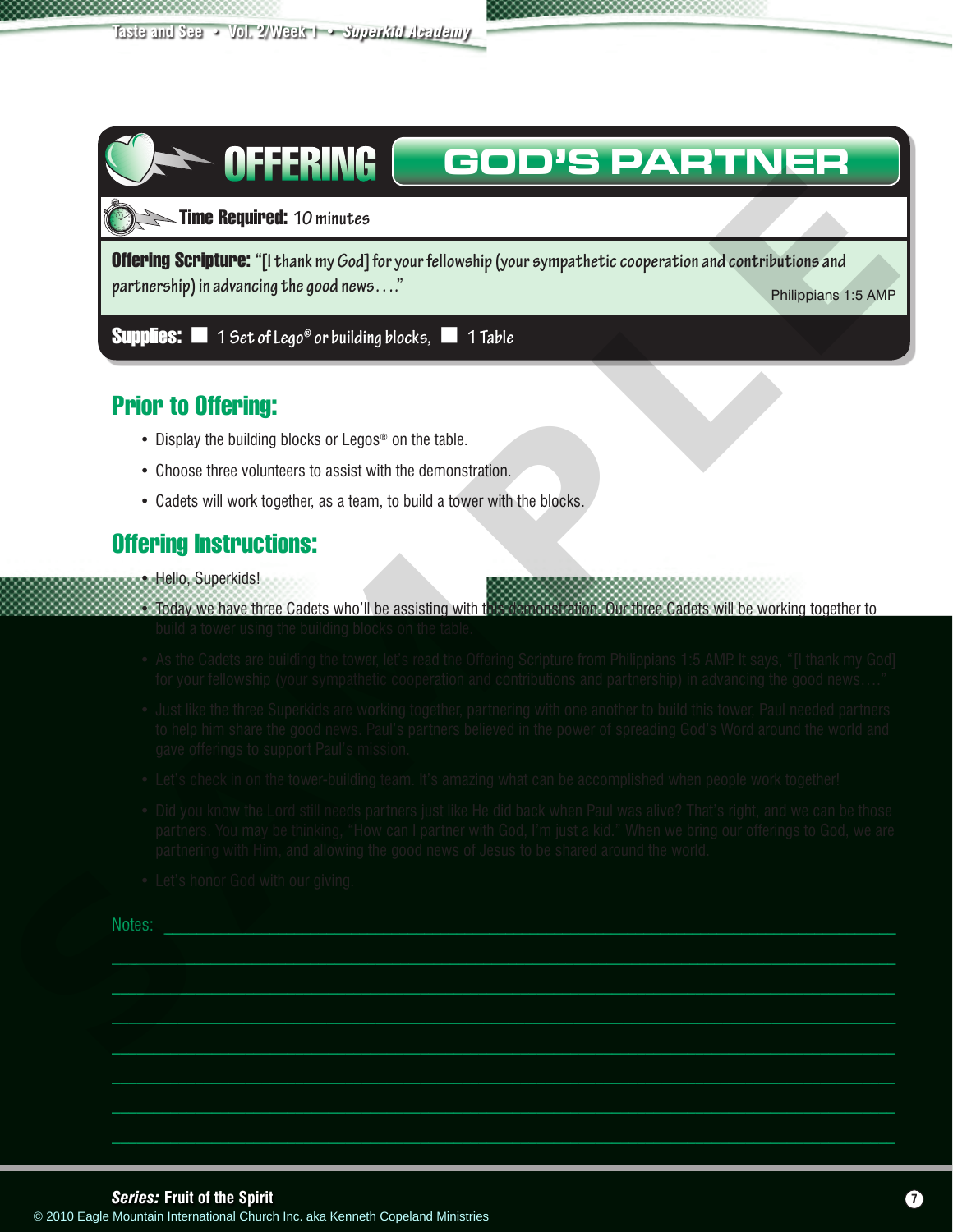



# LESSON OUTLINE **TASTE AND SEE**

Memory Verse: **"Taste and see that the Lord is good. Oh, the joys of those who take refuge in him!"**

Psalm 34:8

## I. GOD WANTS US TO TASTE AND SEE HOW GOOD HE IS

- a. The word *taste* means to "perceive, or recognize."
- b. Developing a taste for God's Word requires more than one daily meal. Joshua 1:8
- c. Trusting in God's goodness brings "The Blessing." Psalm 34:8

## II. GET RID OF ALL EVIL BEHAVIOR 1 Peter 2:1

- a. Ungodly living messes up your ability to "taste" the good things of God.
- b. Worldly things leave a bad taste in our hearts, and a wrong memory in our minds.
- c. The "Sweet Life" lets us taste God's goodness every day! Psalm 119:103

## III. SUPERKIDS WHO HUNGER FOR GOD'S WORD GROW STRONG 1 Peter 2:2-3

- a. The good things of God are like an awesome meal for our spirits.
- b. After we taste something really good, we tell our friends how good it is!
- c. The more of our heavenly Father we "taste and see," the hungrier we get!



 $\mathcal{L} = \{ \mathcal{L} = \{ \mathcal{L} \} \cup \{ \mathcal{L} = \{ \mathcal{L} \} \cup \{ \mathcal{L} = \{ \mathcal{L} \} \cup \{ \mathcal{L} = \{ \mathcal{L} \} \cup \{ \mathcal{L} = \{ \mathcal{L} \} \cup \{ \mathcal{L} = \{ \mathcal{L} \} \cup \{ \mathcal{L} = \{ \mathcal{L} \} \cup \{ \mathcal{L} = \{ \mathcal{L} \} \cup \{ \mathcal{L} = \{ \mathcal{L} \} \cup \{ \mathcal{L} = \{ \mathcal{L} \} \cup \{ \$  $\Box$  $\mathcal{L}=\{x_1,\ldots,x_n\}$  , we can assume that the contract of  $\mathcal{L}=\{x_1,\ldots,x_n\}$  $\mathcal{L}_\mathcal{L} = \mathcal{L}_\mathcal{L} = \mathcal{L}_\mathcal{L} = \mathcal{L}_\mathcal{L} = \mathcal{L}_\mathcal{L} = \mathcal{L}_\mathcal{L} = \mathcal{L}_\mathcal{L} = \mathcal{L}_\mathcal{L} = \mathcal{L}_\mathcal{L} = \mathcal{L}_\mathcal{L} = \mathcal{L}_\mathcal{L} = \mathcal{L}_\mathcal{L} = \mathcal{L}_\mathcal{L} = \mathcal{L}_\mathcal{L} = \mathcal{L}_\mathcal{L} = \mathcal{L}_\mathcal{L} = \mathcal{L}_\mathcal{L}$  $\mathcal{L}_\mathcal{L} = \mathcal{L}_\mathcal{L} = \mathcal{L}_\mathcal{L} = \mathcal{L}_\mathcal{L} = \mathcal{L}_\mathcal{L} = \mathcal{L}_\mathcal{L} = \mathcal{L}_\mathcal{L} = \mathcal{L}_\mathcal{L} = \mathcal{L}_\mathcal{L} = \mathcal{L}_\mathcal{L} = \mathcal{L}_\mathcal{L} = \mathcal{L}_\mathcal{L} = \mathcal{L}_\mathcal{L} = \mathcal{L}_\mathcal{L} = \mathcal{L}_\mathcal{L} = \mathcal{L}_\mathcal{L} = \mathcal{L}_\mathcal{L}$  $\mathcal{L}_\mathcal{L} = \mathcal{L}_\mathcal{L} = \mathcal{L}_\mathcal{L} = \mathcal{L}_\mathcal{L} = \mathcal{L}_\mathcal{L} = \mathcal{L}_\mathcal{L} = \mathcal{L}_\mathcal{L} = \mathcal{L}_\mathcal{L} = \mathcal{L}_\mathcal{L} = \mathcal{L}_\mathcal{L} = \mathcal{L}_\mathcal{L} = \mathcal{L}_\mathcal{L} = \mathcal{L}_\mathcal{L} = \mathcal{L}_\mathcal{L} = \mathcal{L}_\mathcal{L} = \mathcal{L}_\mathcal{L} = \mathcal{L}_\mathcal{L}$ 

Notes: where the contract of the contract of the contract of the contract of the contract of the contract of the contract of the contract of the contract of the contract of the contract of the contract of the contract of t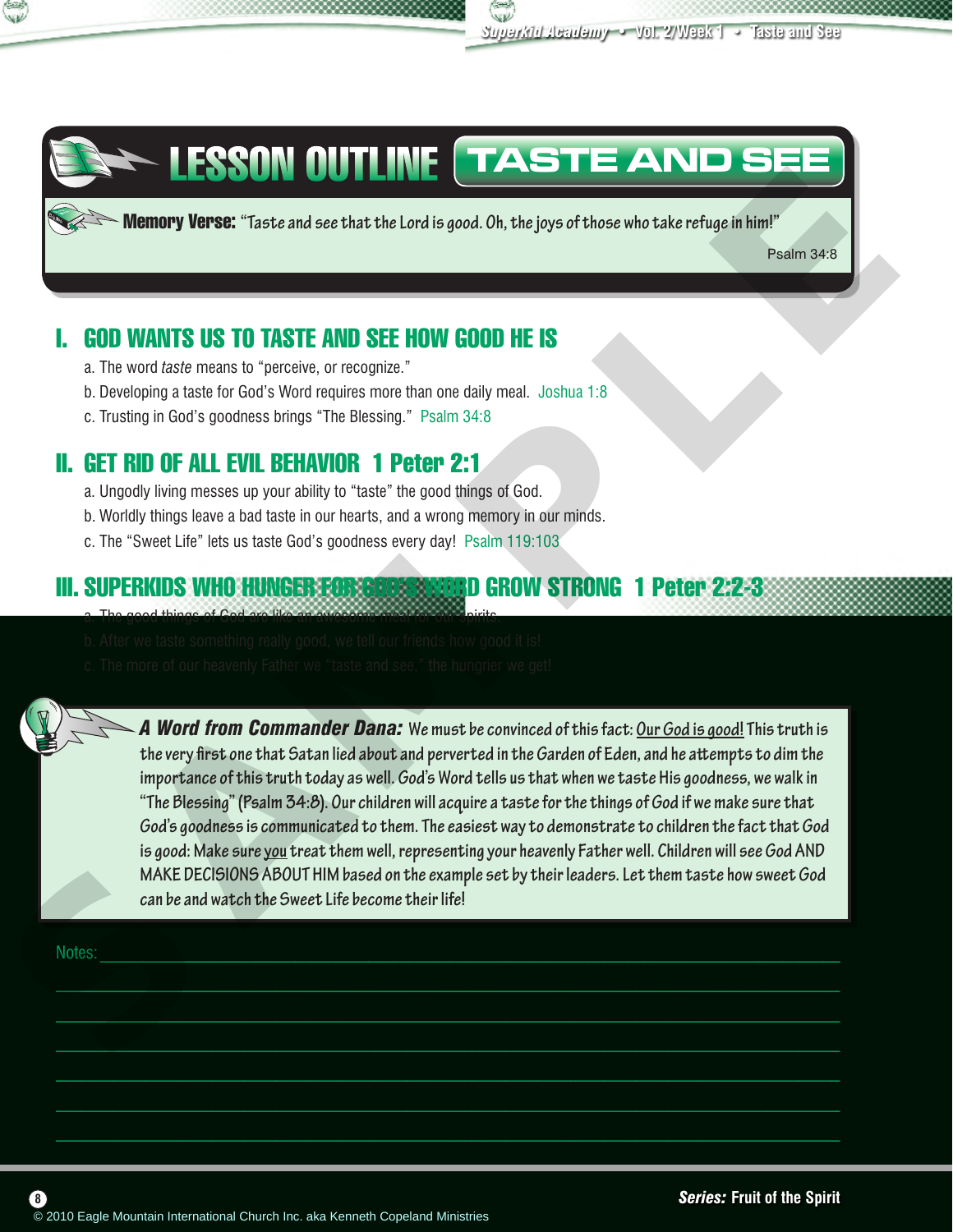| $\sim$ <b>Memory Verse:</b> "Taste and see that the Lord is good. Oh, the joys of those who take refuge in him!"<br>Psalm 34:8                                                                                                                                                                                                                                                                                      |
|---------------------------------------------------------------------------------------------------------------------------------------------------------------------------------------------------------------------------------------------------------------------------------------------------------------------------------------------------------------------------------------------------------------------|
| <b>Supplies:</b> Microwave oven, 1 Microwave-safe plate, 1 Additional plate, 1 Potholder, 1 Butter knife,<br>1 Serving spoon, <b>Napkins or paper towels</b>                                                                                                                                                                                                                                                        |
| <b>Prior to Segment:</b>                                                                                                                                                                                                                                                                                                                                                                                            |
| • Prepare the hamburger meat, bacon, mushrooms and toast at home, following the recipe below.<br>• During segment, the burger will be warmed and assembled.                                                                                                                                                                                                                                                         |
| <b>Recipe:</b>                                                                                                                                                                                                                                                                                                                                                                                                      |
| <b>Ingredients:</b> 1 Hamburger patty, 1 2 Pieces of bacon, 1 Mushrooms, sautéed (3 or 4),<br>1 Can of French-                                                                                                                                                                                                                                                                                                      |
| fried onion rings, $\blacksquare$ 1 Slice of cheddar cheese, $\blacksquare$ Barbeque sauce, $\blacksquare$ 2 Slices of Texas toast                                                                                                                                                                                                                                                                                  |
| 1. Season the hamburger patty with a little salt and pepper; either grill or cook in a pan on the stove. Cover the hamburger                                                                                                                                                                                                                                                                                        |
| with foil to prevent the meat from drying out, until it's time to assemble the burger during service.                                                                                                                                                                                                                                                                                                               |
| 2. Cook bacon until crispy; drain on paper towels. Set aside.                                                                                                                                                                                                                                                                                                                                                       |
| 3. Sauté thinly sliced mushrooms in small amount of butter.                                                                                                                                                                                                                                                                                                                                                         |
| <b>Lesson Preparation:</b>                                                                                                                                                                                                                                                                                                                                                                                          |
|                                                                                                                                                                                                                                                                                                                                                                                                                     |
| 1. Place the hamburger patty on a microwave-safe plate; top with mushrooms and bacon. Place a cheddar cheese slice<br>on next and heat in the microwave until the cheese has melted. Remove the plate from the microwave using a potholder.<br>2. Prepare the bread by spreading barbeque sauce on the toasted side of the bread; enough to make it juicy but not too<br>much because it will make the bread soggy. |
| 3. Place the hamburger patty on one piece of bread. Top the patty with onion rings. Place the "lid" or other piece of bread<br>on the burger. Cut the burger in half to make it easier to eat.                                                                                                                                                                                                                      |
| <b>Lesson Instructions:</b>                                                                                                                                                                                                                                                                                                                                                                                         |
| • Cadets, today we'll be making an "all-American" favorite dish, the hamburger. This is not just any hamburger, this is a<br>'Big Buckaroo Burger"! Since there wasn't time to prepare the whole recipe during service, we've prepared a few things<br>ahead of time.                                                                                                                                               |

## Prior to Segment:

- Prepare the hamburger meat, bacon, mushrooms and toast at home, following the recipe below.
- During segment, the burger will be warmed and assembled.

| <b>Recipe:</b>                                                                                                                     |  |                                                                                                             |
|------------------------------------------------------------------------------------------------------------------------------------|--|-------------------------------------------------------------------------------------------------------------|
|                                                                                                                                    |  | <b>Ingredients:</b> 1 Hamburger patty, 1 2 Pieces of bacon, 1 Mushrooms, sautéed (3 or 4), 1 Can of French- |
| fried onion rings, $\blacksquare$ 1 Slice of cheddar cheese, $\blacksquare$ Barbeque sauce, $\blacksquare$ 2 Slices of Texas toast |  |                                                                                                             |

- 1. Season the hamburger patty with a little salt and pepper; either grill or cook in a pan on the stove. Cover the hamburger with foil to prevent the meat from drying out, until it's time to assemble the burger during service.
- 2. Cook bacon until crispy; drain on paper towels. Set aside.
- 3. Sauté thinly sliced mushrooms in small amount of butter.

## Lesson Preparation:

- 1. Place the hamburger patty on a microwave-safe plate; top with mushrooms and bacon. Place a cheddar cheese slice on next and heat in the microwave until the cheese has melted. Remove the plate from the microwave using a potholder.
- 2. Prepare the bread by spreading barbeque sauce on the toasted side of the bread; enough to make it juicy but not too much because it will make the bread soggy.
- 3. Place the hamburger patty on one piece of bread. Top the patty with onion rings. Place the "lid" or other piece of bread on the burger. Cut the burger in half to make it easier to eat.

## Lesson Instructions:

- Cadets, today we'll be making an "all-American" favorite dish, the hamburger. This is not just any hamburger, this is a "Big Buckaroo Burger"! Since there wasn't time to prepare the whole recipe during service, we've prepared a few things ahead of time.
- First of all, we'll take this nice, juicy hamburger patty and top it with a spoonful of yummy, sautéed mushrooms and a crispy piece of bacon. Now let's cover that with a slice of delicious cheddar cheese. The next step, pop it into the microwave until the cheese is nice and melted and the hamburger patty is nice and hot. For safety, we'll use a potholder to remove the plate from the microwave. Boy, does that smell good!

### *Series:* **Fruit of the Spirit 9**